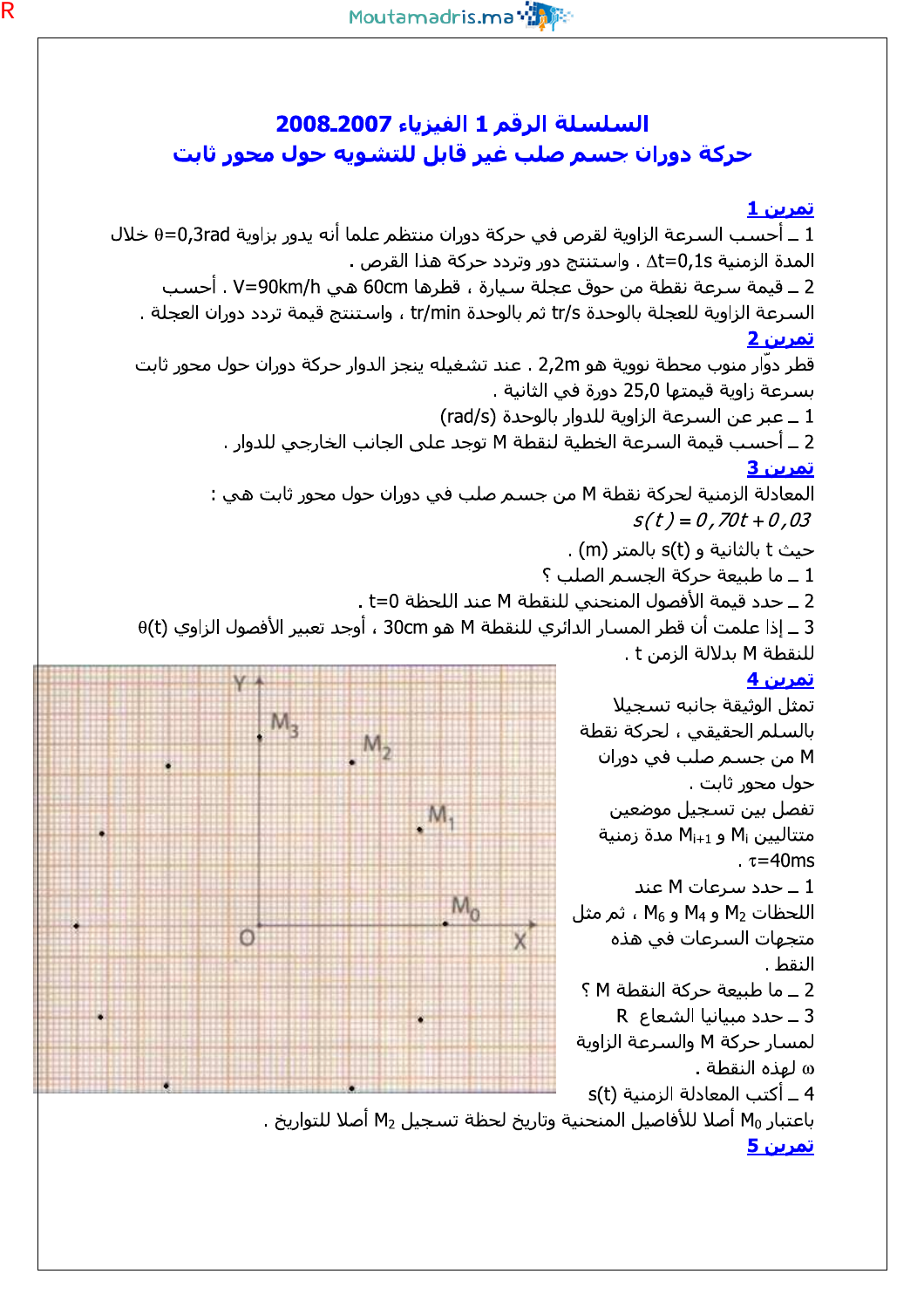

C<sub>2</sub> و S<sub>2</sub> في نفس المنحي حول الأرض ، على مدارين دائريين C<sub>1</sub> و C<sub>2</sub> في نفس المنحي حول الأرض ، على ينتميان لنفس المستوف ولهما نفس المركز O الذي ينطبق مع مركزها . نعتبر أن القمرين جسـمان نقطيان ويدوران بسـرعات زاوية ثابتة 9.10<sup>-4</sup>rad/s و .  $\omega_2 = 8.10^{-4}$ rad/s نختار أصل النواريخ اللحظة التي يكون فيها القمران محمولين من طرف نفس الشعاع للأرض . 1 ــ خلال أي مدة زمنية يون القمران من جديد جنبا إلى حنب ؟ 2 ــ اسـتنتج أن الظاهرة دورية وحدد دور الإلتقائات. تمرين 6 آلة لقطع البلاط مجهزة بقرص من الماس قطره 18mm ، من بين المميزات التقنية المبينة من طرف الصانع نقرأ سـرعة دوران القرص 2950tr/min . 1 ــ ما هي قيمة السرعة الزاوية للقرص المعبر عنها ب rad/s . 2 ــ احسب السرعة اللحظية لحبة من مسحوق الألماس المتواجدة في محيط القرص . 3 ــ بالنسبة لحبة تنفصل من محيط القرص ، عين المدة الزمنية اللازمة لكب تصل هذه الحبة لشخص يبعد عن القرص بمترين (2m) . 4 ــ علل المطالبة بحمل النظارات الواقية من طرف الأشخاص أو الذين يسـشـتغلون علىي مقربة منها . <u>تمرين 7 (لعبة الخيل الخشيبية Le manége)</u> لعبة الخيل الخشبية عبارة عن خشبة على شكل قرص قابل للدوران حول محور ثابت يمر من مركزه ومثبت عليها عدد من الخيول الخشبية يمتطيها الأطفال . شعاع القرص الخشببي R=5m . اختار حسـن وأخته مريم حصانين يحتلان النقطتين M1 توجد على مسافة r1=4,00m من مركز القرص و M2 توجد على مسافة r2=2,50m من مركز القرص . نعتبر أن الخشبة في حركة دوران منتظم .  $\omega$  ــ نعلم أن الخشـبة خلال مدة زمنية  $z$ ر $\tau$ 5 أنجزت 12 دورة ، احسـب سـرعتها الزاوية  $\omega$ .  $rad/s$  معیرا عنها ب ع يعتبر  $\ell$  طول قوس مسار النقطة  $M$  والذي قطعته خلال المدة الزمنية  $\tau'$  و  $\ell$  طول 2 ينا م . قوس النقطة  $M, \;$  خلال نفس المدة الزمنية .  $\tau' = 2mn30s$  أحسب  $\ell$ و  $\ell$  إذا علمت أن  $M_2$  ـ أحسب السرعة الخطية لكل من الحصانين  $M_1$  و  $3$ <u>تمرين 8 ( السرعة الخطية والسرعة الزاوية للكواكب )</u> نقبل أن الكوكبين عطارد والمريخ كنقطتين ماديتين وحركتهما في الجسـم المرجعي النجمي ( نعتبر أصله مركز الشـمس ومحاوره موجـهة نحو ثلاتة نجوم بعيدة جدا وثابتة . ويسـمي كذلو بالجسم المرجعي لكوبرنيك ) حركة دائرية ومنتظمة .  $D_i = 58 \times 10^6$  نعطي : المسافة بين عطارد والشـمس  $D_{\rm s}$ المسـافة بين المريخ والسـمش  $Z^{\prime\prime}$ Xm المسـافة بين المريخ  $T_i = 88J$  المدة الزمنية لدورة كاملة لعطارد حول الشـمس  $T_{\rm c}$  المدة الزمنية لدورة كاملة للمريخ حول الشـمس  $1.5$ 433 – 1 ــ أحسب السرعة الخطية لكل من الكوكبين في الجسم المرجعي النجمي . 2 ــ أحسب السرعة الزاوية للكوكبين في نفس المرجع . . حلال سـنة ، أحسـب $\alpha,$ و $\alpha,$  زاويتي الدوران للكوبين . 3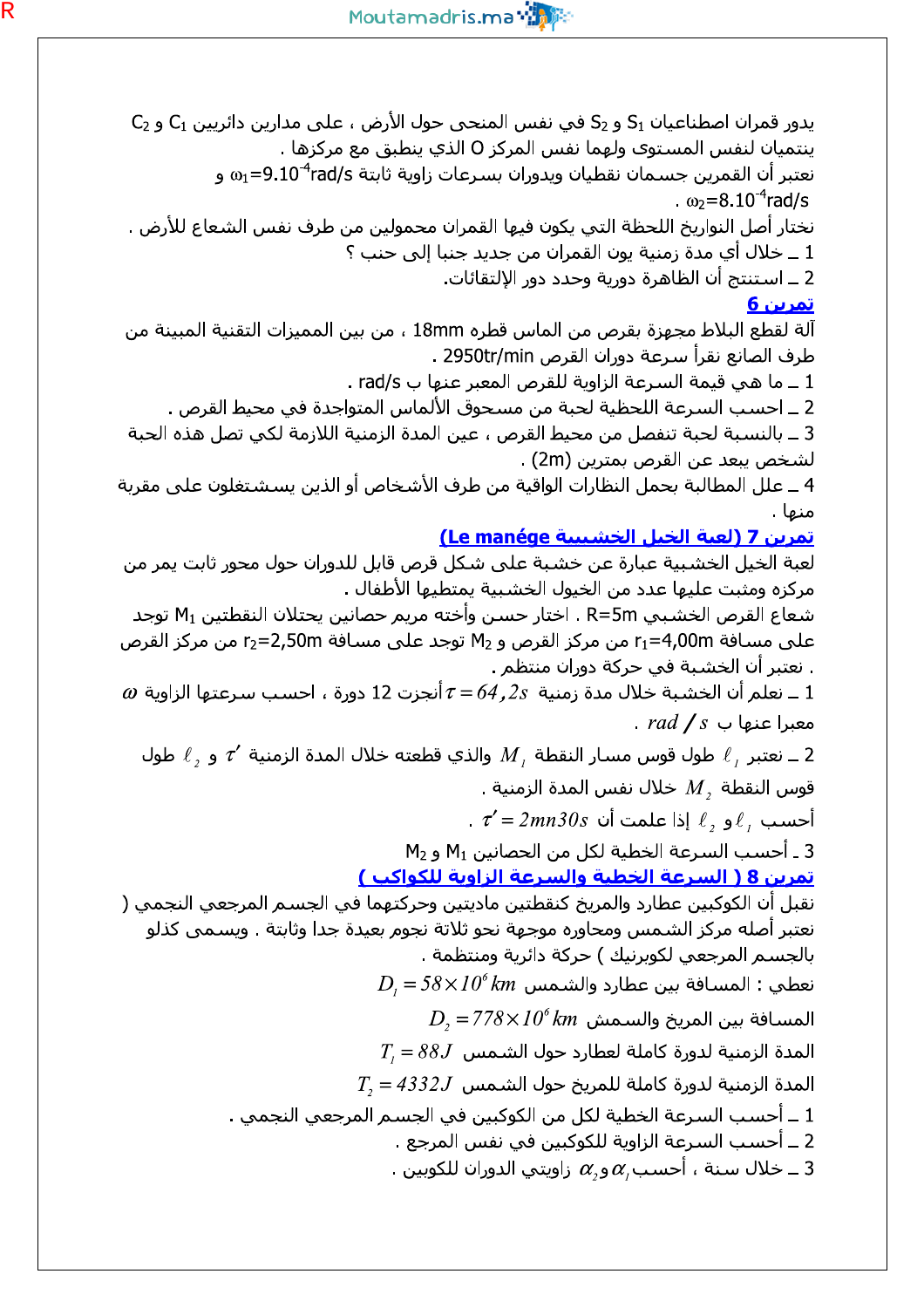تصحيح تمارين السلسلة 1 حركة دوران جسم صلب حول محور ثابت تمرين 1 1 ــ نطبق العلاقة :  $\omega = \frac{\Delta \theta}{\Delta t} \Rightarrow \omega = \frac{0.3}{0.1} = 3rad/s$  $T = \frac{2\pi}{\omega}$ نسـتنتج دور الحركة :  $T = 2,09$   $\Rightarrow$  $N=\frac{1}{T}$ تردد الحركة :  $N=0,47$   $\Rightarrow$ 2 ـ السرعة الزاوية للعجلة ب tr/min :  $v = R.\omega \Longrightarrow \omega = \frac{v}{R} \Longrightarrow \omega = 83,3rad/s$  $\omega = 2\pi N \Rightarrow N = \frac{\omega}{2\pi} = 13,26tr/s = 795,77tr/\text{min}$ قيمة تردد دوران العجلة هي : يساوي التردد دائما قيمة السرعة الزاوية المعبر عنها بالوحدة tr/s وبالتالي :  $N=13,2$ Hz تمرين 2 الأحوية :  $\omega$  ـ السرعة الزاوية للدوار :  $ds$  157 $rad/s$  ـ  $\omega$  $v_M = 172, 7m/s$  : قيمة السرعة الخطية لنقطة M توجد على الجانب الخارجي للدوار = 172,7m/s تمرين 3 الأحوية : 1 ـ طبعة حركة الجسم الصلب : الجسم الصلب في حركة دوران حول محور ثابت المعادلة الزمنية لنقطة M هي دالة خطية إذن نستنتج أن الجسم في حركة دوران منتظم . 2 ــ قيمة الأفصول المنحني للنقطة M عند اللحظة t=0 :  $v = 0,70m/s$  و  $s_0 = 0,03m$  $\theta(t)$  ـ تعبير الأفصول الزاوي  $3$  $\omega = \frac{v}{r} = 4,67$ rad ( $s \neq \theta_0 = \frac{\delta_0}{r} = 0,20$ rad نعلم أن  $\theta(t) = \omega t + \theta_0$  و  $\theta(t)$ =4,67t+0,20 : وبالتالي فالمعادلة هي تمرين 5 1 ــ خلال أي مدة يدور القمران من جديد جنبا إلى جنب : نعتبر اللحظة to=0 لحظة انطلاق القمران وهما محمولين من طرف نفس الشعاع واللحظة t اللحظة التي سيلتقيان فيها نعتبر أنه بالنسبة للقمر S<sub>1</sub> معادلته الزمنية هي :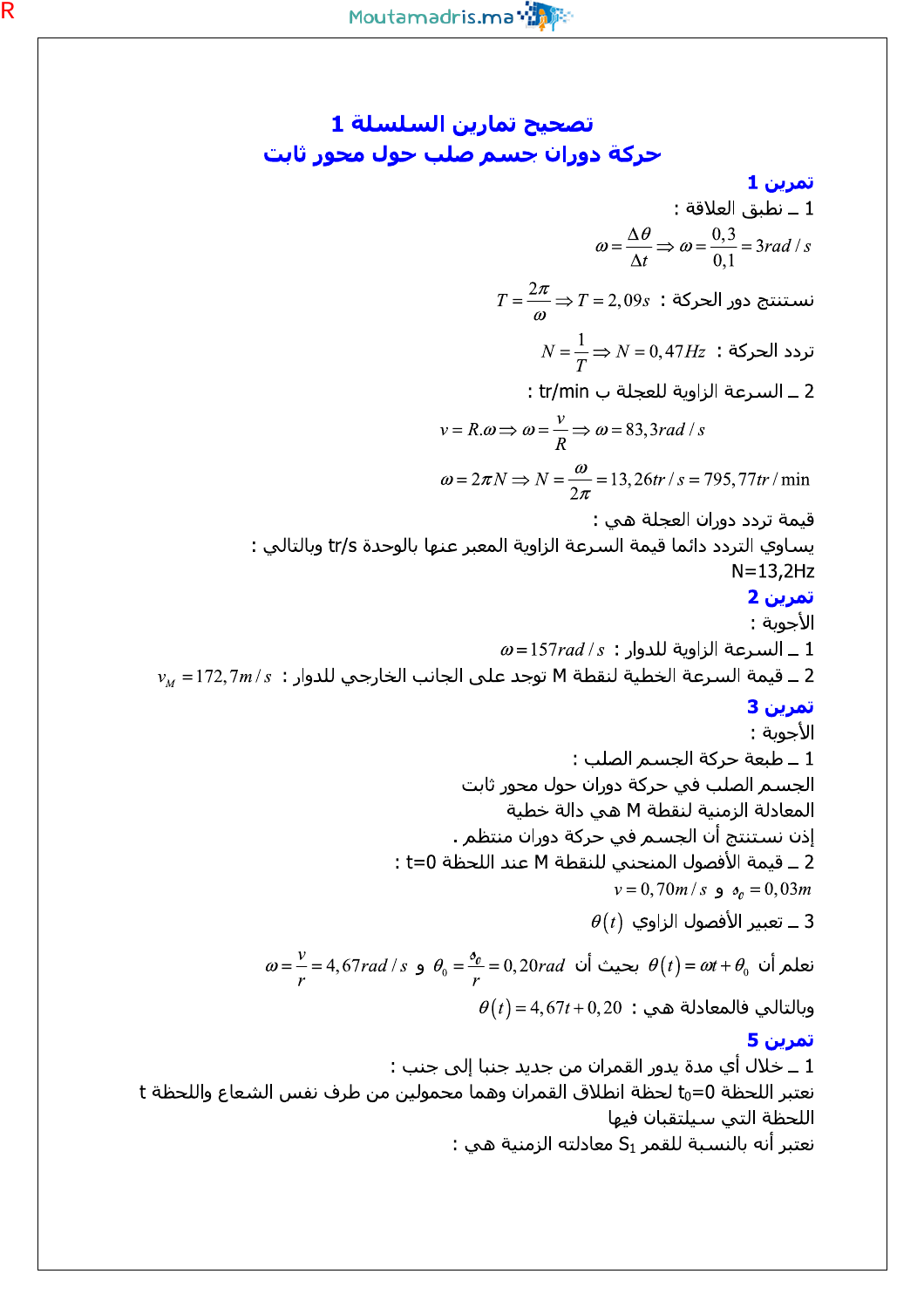$\theta_1(t) = \omega_1 t + \theta_{01} \quad \theta_{01} = 0$  $\theta_{i}(t) = \omega_{i}t$ وبالنسبة للقمر S<sub>2</sub> معادلته الزمنية هي :  $\theta_2(t) = \omega_2 t + \theta_{02}$   $\theta_{02} = 0$  $\theta_2(t) = \omega_2 t$  $\theta_1(t) = \theta_2(t) + 2k\pi$   $k \in N$  خلال الإلتقاء تكون أي أن :  $\omega_t = \omega_1 t + 2k\pi \quad k \in N$  $t(\omega_1-\omega_2)=2k\pi \ \ k\in N$  $t_k = \frac{2k\pi}{\omega - \omega}$   $k \in N$ عند التقائهما أول مرة نأخذ k=1  $t_1 = \frac{2\pi}{\omega - \omega}$  =62800s نستنتج أن هذه الظاهرة دورية : حسب العلاقة  $k\in\mathbb{N}$  = $\frac{2k\pi}{\omega-\omega}$  فهي تبين أن  $1$  $T = t_0 - t_1 = \frac{2\pi}{\omega - \omega} \Rightarrow T = 62800s = 17h26 \text{ min } 40s$  هذه الحركة دورية دورها هو تمرين 7 .  $\omega_{\!\scriptscriptstyle\! g}$  في حركة دوران منتظم أي أن السرعة الزاوية ثابتة وتساوي  $\omega_{\rm e}$  ـ حساب السرعة الزاوية  $1$  $\Delta \theta = \omega_{\scriptscriptstyle{\theta}} \tau \Rightarrow \omega_{\scriptscriptstyle{\theta}} = \frac{\varDelta \theta}{\tau}$  المعادلة الزمنية لحركة دوران منتظم  $\omega_{\scriptscriptstyle{\theta}}$  تطبيق عددي :  $\log\,17$ ر  $\mathbf{a}_{\mathbf{0}}$  $\ell$ , حساب  $\ell$ , و  $\ell$ خلال المدة الزمنية  $\tau'$  أنجزت كل نقطة طول القوس و  $v, z'$  بحيث  $v_1$  و  $v_2$  بحيث  $\ell_1 = v, z'$  و  $\ell_1 = v, z'$ لكل من النقطة  $M_{\perp}$  و  $M_{\perp}$  . وبما أن جميع النقط تدور بنفس السرعة الزاوية لدينا كذلك  $v_i = r_i \omega$  و M, : وبالتالي  $v_{\scriptscriptstyle a} = r_{\scriptscriptstyle a} \omega_{\scriptscriptstyle a}$  $\ell_2 = \omega_0 r_2 \tau'$  و  $\ell_1 = \omega_0 r_i \tau'$  $\ell$ , = 439m و 439m  $\ell$ , = 702m 3 ــ السـرعة الخطية لكل من الحصانين :  $v_i = 4$  أي أن  $s \int s \sin \sqrt{s}$ ,  $v_j = r_i \omega_0$  $v_{0} = 2$  أي أن  $s \int s \int v_{0} = r_{2} \omega_{0}$